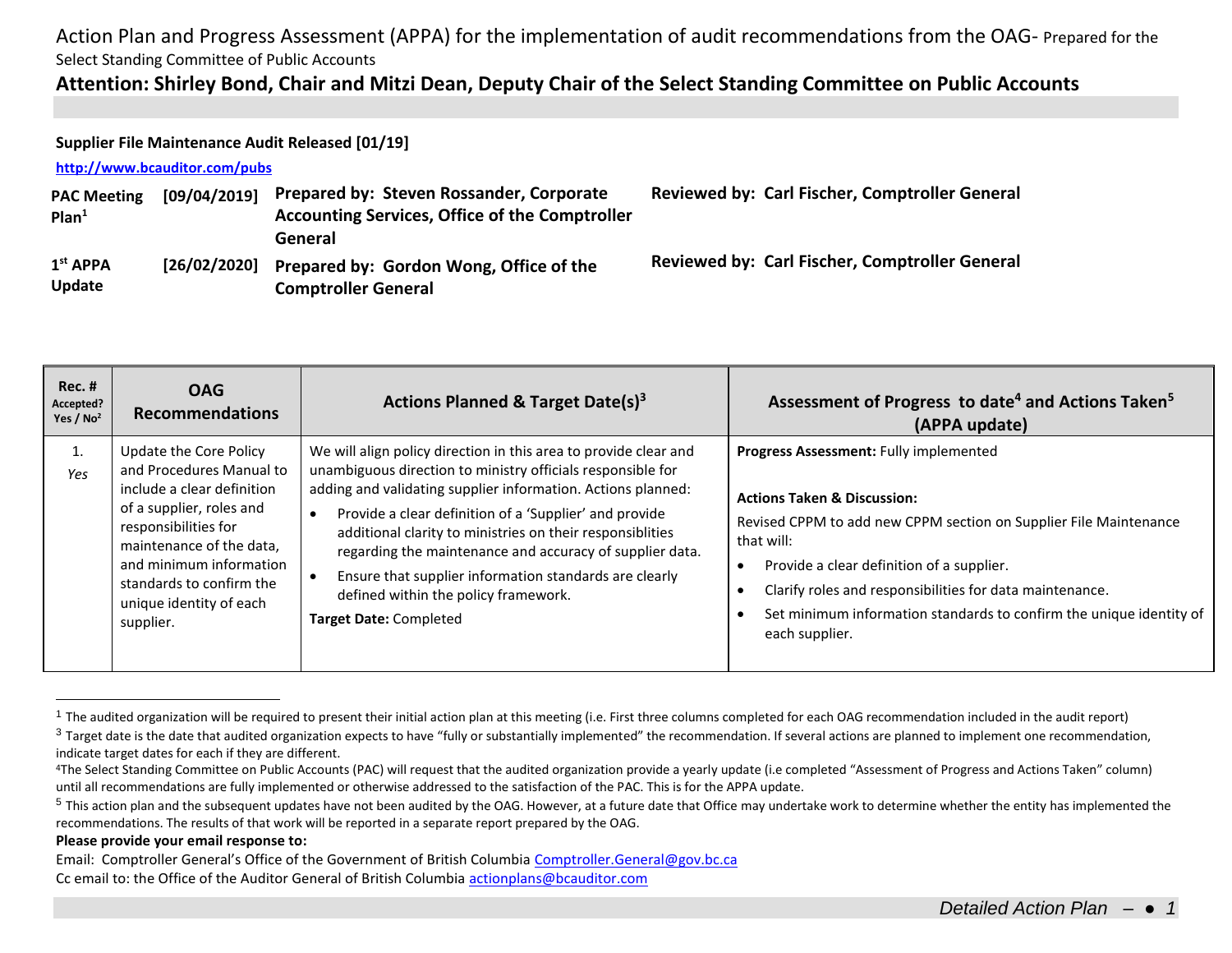## **Attention: Shirley Bond, Chair and Mitzi Dean, Deputy Chair of the Select Standing Committee on Public Accounts**

| <b>Rec. #</b><br>Accepted?<br>Yes / $No2$ | <b>OAG</b><br><b>Recommendations</b>                                                                                   | Actions Planned & Target Date(s) <sup>3</sup>                                                                                              | Assessment of Progress to date <sup>4</sup> and Actions Taken <sup>5</sup><br>(APPA update)                                     |
|-------------------------------------------|------------------------------------------------------------------------------------------------------------------------|--------------------------------------------------------------------------------------------------------------------------------------------|---------------------------------------------------------------------------------------------------------------------------------|
| 2.<br>Yes                                 | Conduct periodic audits of<br>user access to the master<br>supplier file to ensure<br>security of supplier<br>records. | We will institute a review process to monitor user access to the<br>master supplier file. Actions planned:                                 | Progress Assessment: Fully implemented                                                                                          |
|                                           |                                                                                                                        |                                                                                                                                            | <b>Actions Taken &amp; Discussion:</b>                                                                                          |
|                                           |                                                                                                                        | Implement an exception report that will identify changes<br>made to supplier data by unauthorized users.                                   | Created automated audit exception report on supplier information<br>changes to ensure only authorized users have change access. |
|                                           |                                                                                                                        | Target Date: Completed                                                                                                                     | Created automated audit exception report for bank account<br>information changes.                                               |
|                                           |                                                                                                                        |                                                                                                                                            | Except reports will be independently reviewed by Corporate<br>Compliance and Controls Monitoring Branch on a regular basis.     |
|                                           |                                                                                                                        | Enhance testing of the supplier maintenance form by adding<br>a test case that checks to see if unauthorized users can<br>access the form. |                                                                                                                                 |
|                                           |                                                                                                                        | Target Date: Completed                                                                                                                     | Updated test cases to ensure adequate testing of all security controls<br>on supplier forms.                                    |

 $\overline{a}$ 

<sup>&</sup>lt;sup>5</sup> This action plan and the subsequent updates have not been audited by the OAG. However, at a future date that Office may undertake work to determine whether the entity has implemented the recommendations. The results of that work will be reported in a separate report prepared by the OAG.

**Please provide your email response to:**

Email: Comptroller General's Office of the Government of British Columbia [Comptroller.General@gov.bc.ca](mailto:Comptroller.General@gov.bc.ca) Cc email to: the Office of the Auditor General of British Columbi[a actionplans@bcauditor.com](mailto:actionplans@bcauditor.com)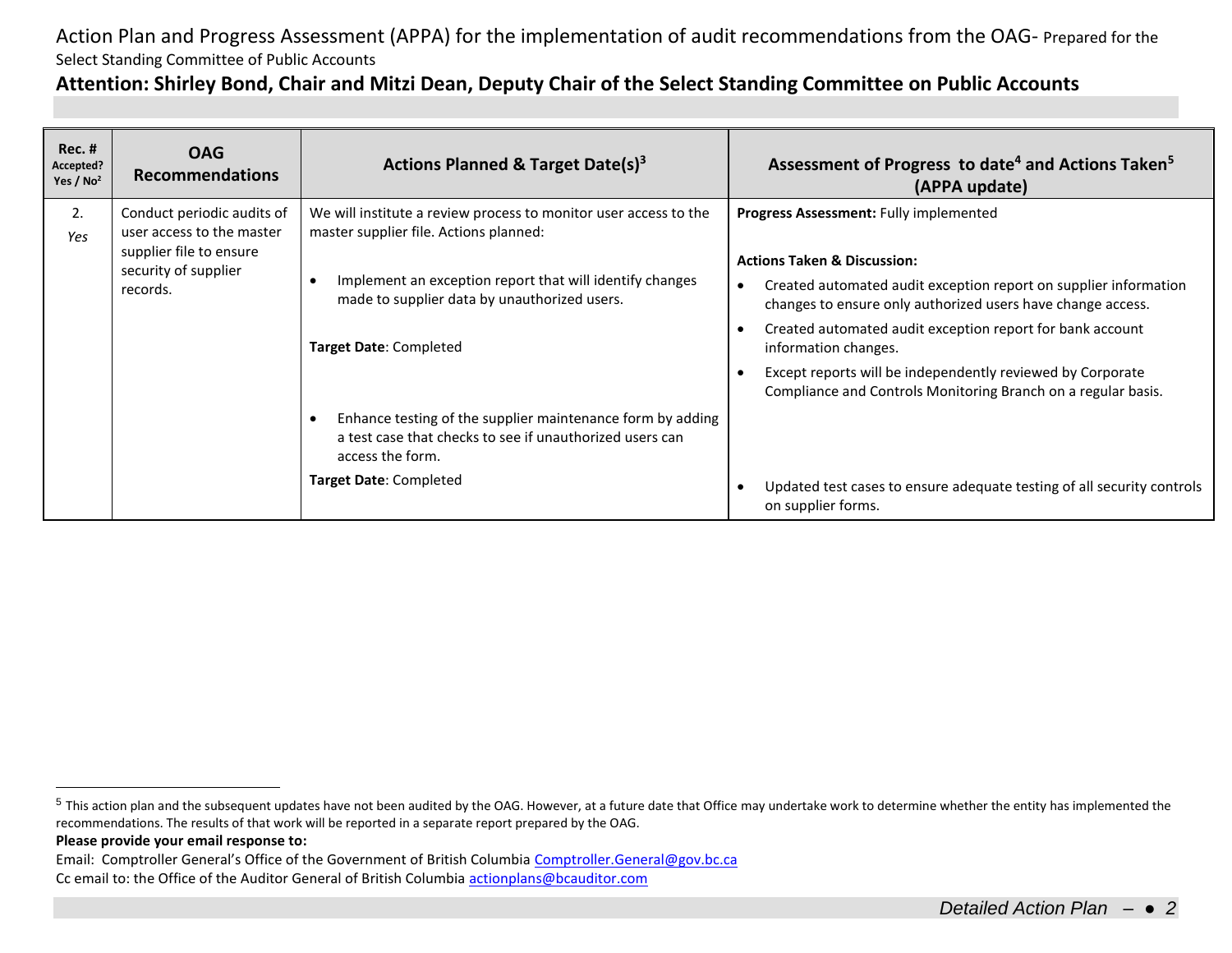## **Attention: Shirley Bond, Chair and Mitzi Dean, Deputy Chair of the Select Standing Committee on Public Accounts**

| 3.  | Update procedures so that<br>a unique personal or                                                                                                                          | We will reinforce the requirement to have one unique identifier<br>included in supplier requests, if a unique identifier is unavailable, | Progress Assessment: Alternative Action                                                                                                                                                                                                                                                                                                                                                                         |
|-----|----------------------------------------------------------------------------------------------------------------------------------------------------------------------------|------------------------------------------------------------------------------------------------------------------------------------------|-----------------------------------------------------------------------------------------------------------------------------------------------------------------------------------------------------------------------------------------------------------------------------------------------------------------------------------------------------------------------------------------------------------------|
| Yes | business identifier is part<br>of all supplier records and<br>ensure all changes to the<br>master supplier file are<br>confirmed as accurate<br>before they are finalized. | an exception report will be raised to support record integrity.<br>Actions planned:                                                      | <b>Actions Taken &amp; Discussion:</b>                                                                                                                                                                                                                                                                                                                                                                          |
|     |                                                                                                                                                                            | Communicate supplier information standards to users and<br>organizations responsible for supplier requests.                              | Updated procedures for Supplier Maintenance Contacts (SMC) to<br>$\bullet$<br>validate business supplier information by using Corporate Registry a<br>business identifier.                                                                                                                                                                                                                                      |
|     |                                                                                                                                                                            | Target Date: Completed                                                                                                                   | An IT solution to flag supplier records that do not have a unique<br>$\bullet$<br>identifier.                                                                                                                                                                                                                                                                                                                   |
|     |                                                                                                                                                                            | Future development will be aligned with identify<br>management strategies adopted by the Province.<br>Target Date: Completed             | The Office of the Comptroller General sought advice from the<br>$\bullet$<br>Corporate Information and Records Management Office (CIRMO) on<br>the authority of the Ministry of Finance to collect and use existing<br>unique identifiers. Available options include Social Insurance Number<br>(SIN), Driver's Licence (DL), Personal Health Number (PHN) and BC<br>Services Card (BCSC). The advice provided: |
|     |                                                                                                                                                                            |                                                                                                                                          | Restrictions exist on the authority to collect personal<br>➤<br>information, and provide specific opinions on the collection of<br>SIN, DL, PHN and BCSC for use as unique identifiers. The advice<br>was supported by by Legal Services Branch (LSB) and the Office<br>of the Information and Privacy Commissioner (OIPC). The<br>restrictions were based on:                                                  |
|     |                                                                                                                                                                            |                                                                                                                                          | SIN as a sensitive piece of personal information as it can be<br>used to perpetuate identity theft or fraud, and as such,<br>should not be used when less sensitive personal information<br>can fulfill the same purpose.                                                                                                                                                                                       |
|     |                                                                                                                                                                            |                                                                                                                                          | There was not the legal authority to collect SINs in this<br>instance.                                                                                                                                                                                                                                                                                                                                          |
|     |                                                                                                                                                                            |                                                                                                                                          | The collection of DL and PHN information for use as unique<br>identifiers would likely have the same legal issue as with the<br>collection of SINs.                                                                                                                                                                                                                                                             |

### **Please provide your email response to:**

Email: Comptroller General's Office of the Government of British Columbia [Comptroller.General@gov.bc.ca](mailto:Comptroller.General@gov.bc.ca) Cc email to: the Office of the Auditor General of British Columbi[a actionplans@bcauditor.com](mailto:actionplans@bcauditor.com)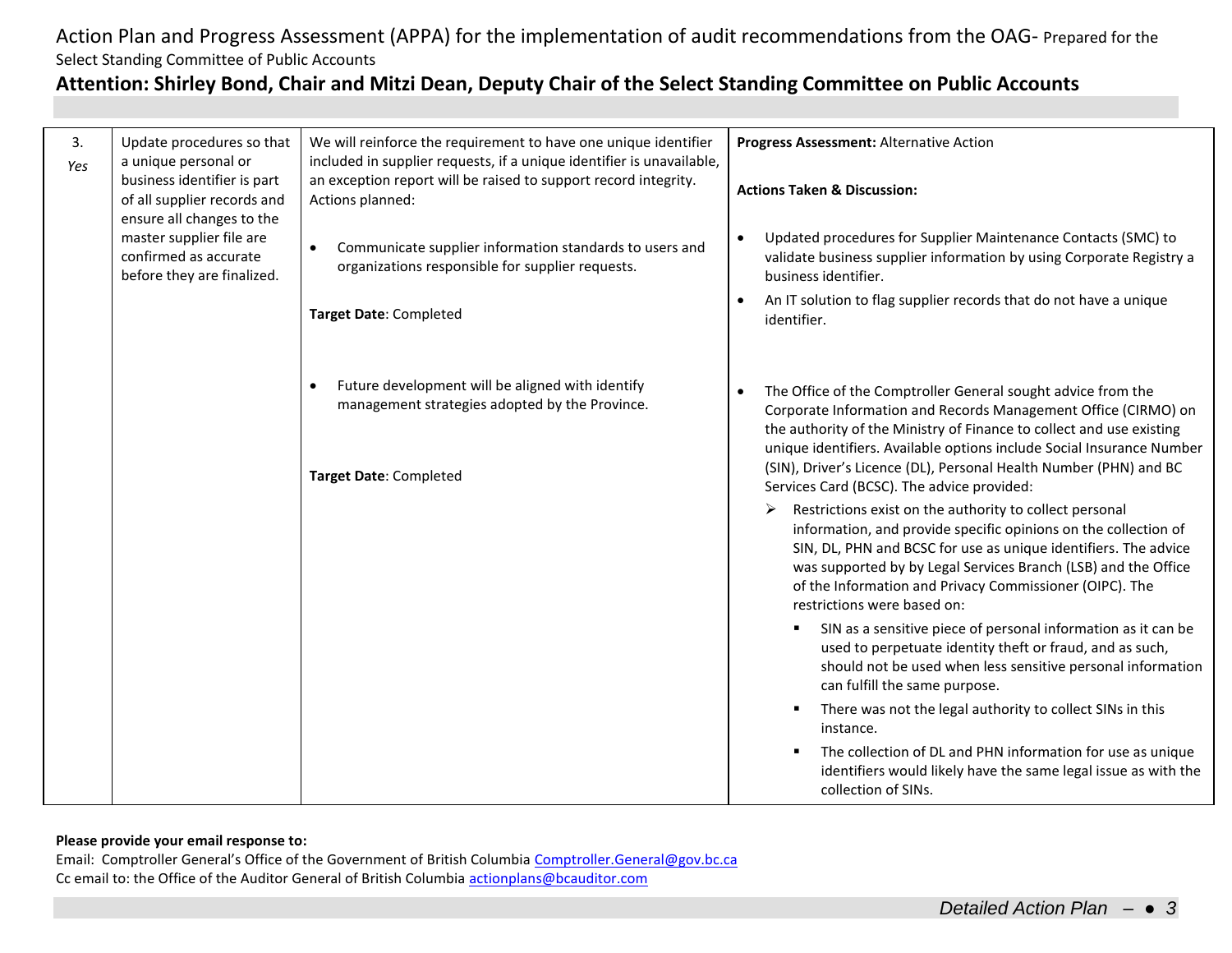### **Attention: Shirley Bond, Chair and Mitzi Dean, Deputy Chair of the Select Standing Committee on Public Accounts**

| Rec. #<br>Accepted?<br>Yes / $No2$ | <b>OAG</b><br><b>Recommendations</b>              | Actions Planned & Target Date(s) <sup>3</sup>                                                                                                                                                                                                                                    | Assessment of Progress to date <sup>4</sup> and Actions Taken <sup>5</sup><br>(APPA update)                                                                                                                                                                                                                                                                                                                              |
|------------------------------------|---------------------------------------------------|----------------------------------------------------------------------------------------------------------------------------------------------------------------------------------------------------------------------------------------------------------------------------------|--------------------------------------------------------------------------------------------------------------------------------------------------------------------------------------------------------------------------------------------------------------------------------------------------------------------------------------------------------------------------------------------------------------------------|
|                                    |                                                   |                                                                                                                                                                                                                                                                                  | OCG is engaged in discussions with provincial Identity Information<br>Management Program (IDIM) to use the BC Service Card to uniquely<br>identify individuals in the most compliant and privacy enhanced way.                                                                                                                                                                                                           |
| 4.<br>Yes                          | Establish a regular file<br>maintenance schedule. | We will enhance our regular system maintenance schedule with<br>supplier specific reporting to better support ongoing integrity of<br>the master supplier file. Actions planned:<br>We will include supplier specific reporting in our regular<br>systems maintenance processes. | Progress Assessment: Fully implemented<br><b>Actions Taken &amp; Discussion:</b><br>All maintenance activities performed on the supplier file are<br>documented and include a schedule.                                                                                                                                                                                                                                  |
|                                    |                                                   | Target Date: Completed<br>We will define supplier inactivity and implement a supplier<br>inactivation schedule.<br>Target Date: Completed                                                                                                                                        | Defined supplier inactivity:<br>Identified active files based on its "active state".<br>Inactivation based on a 7 year inactivity period.<br>Identified file types that are excluded from inactivation due to<br>business requirements.<br>Implement a supplier inactivation schedule that will enable:<br>Automated system end dating of inactive suppliers.<br>Automated system end dating of employee type suppliers. |

### **Please provide your email response to:**

Email: Comptroller General's Office of the Government of British Columbia [Comptroller.General@gov.bc.ca](mailto:Comptroller.General@gov.bc.ca) Cc email to: the Office of the Auditor General of British Columbi[a actionplans@bcauditor.com](mailto:actionplans@bcauditor.com)